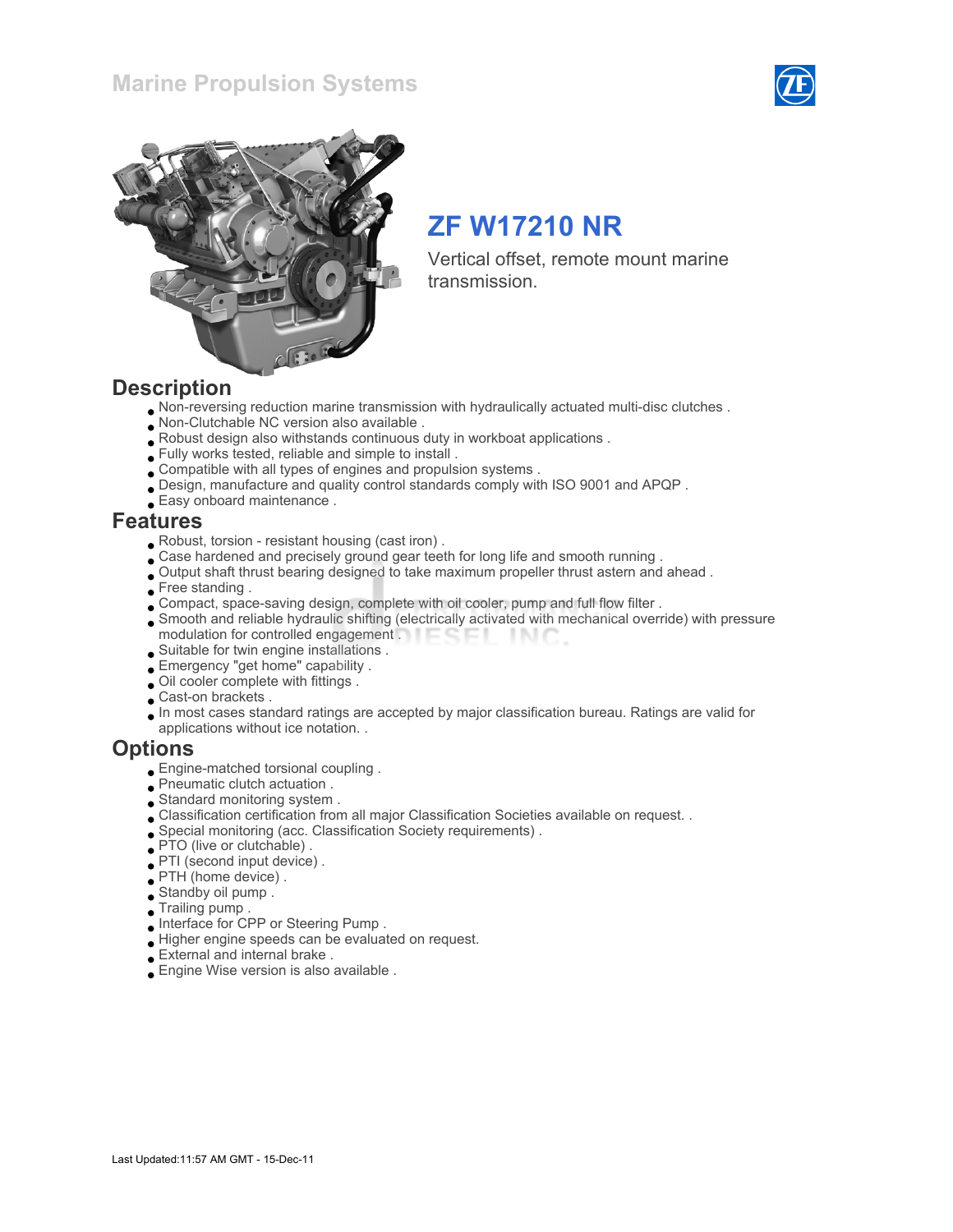## ZF W17210 NR **Ratings**

## Continuous Duty

| <b>RATIOS</b>            | MAX. TORQUE POWER/RPM |      |           | <b>INPUT POWER CAPACITY</b>                       |           |                                               |    | MAX. |           |    |            |
|--------------------------|-----------------------|------|-----------|---------------------------------------------------|-----------|-----------------------------------------------|----|------|-----------|----|------------|
|                          | Nm                    | ftlb | <b>kW</b> | hp                                                | <b>kW</b> | hp                                            | kW | hp   | <b>kW</b> | hp | <b>RPM</b> |
|                          |                       |      |           |                                                   |           | 1200 rpm<br>1000 rpm $\parallel$<br>$720$ rpm |    |      |           |    |            |
| $\boxed{ }$ 6.000, 6.522 | 21488                 |      |           | 15849 2.2501 3.0174 1620 2173 2250 3017 2700 3621 |           |                                               |    |      |           |    | ⊺1600      |

\* Special Order Ratio.

Higher engine speeds can be evaluated on request.

Ratings shown for the ZF W17000, and larger gearboxes, are valid for applications without ice classification and comply with BV (Bureau Veritas) rules.

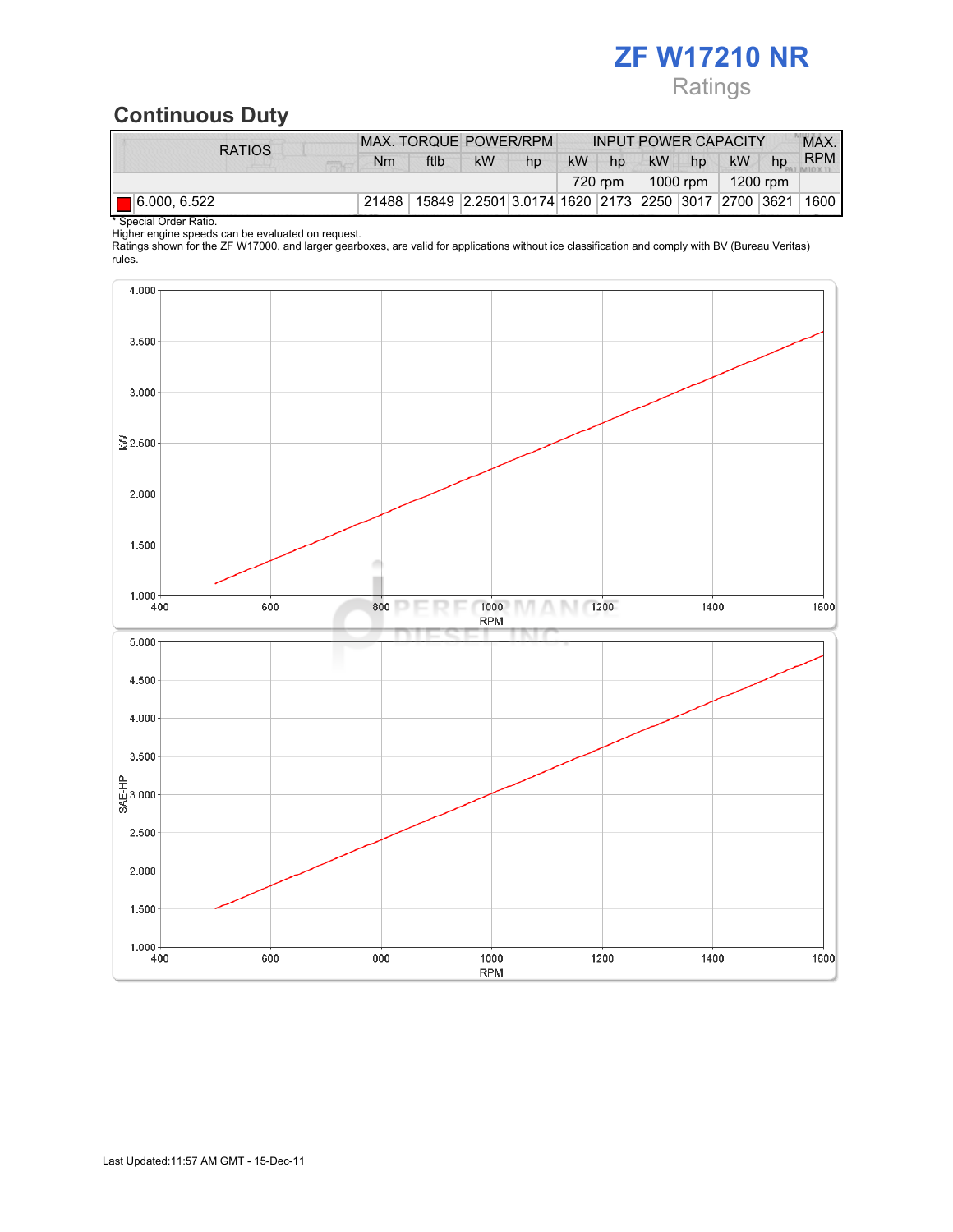





| mm (inches) |    |                |    |                                                                                                             |  |                |                |            |  |
|-------------|----|----------------|----|-------------------------------------------------------------------------------------------------------------|--|----------------|----------------|------------|--|
|             | B1 | B2             | H1 | H <sub>2</sub>                                                                                              |  | L <sub>1</sub> | L <sub>2</sub> |            |  |
|             |    |                |    | 700 (27.6)   925 (36.4)   925 (36.4)   825 (32.5)   1,180 (46.5)   1,866 (73.5)   1,504 (59.2)   488 (19.2) |  |                |                | 925 (36.4) |  |
|             |    | Weight kg (lb) |    | Oil Capacity Litre (US qt)                                                                                  |  |                |                |            |  |
|             |    | 5,250 (11,550) |    |                                                                                                             |  | 187 (198)      |                |            |  |

DIESEL INC.

|  |  | <b>Output Coupling Dimensions</b> |
|--|--|-----------------------------------|
|--|--|-----------------------------------|

|       |  |  |  |  |             |                                         |  | <b>Bolt Holes</b> |              |      |  |
|-------|--|--|--|--|-------------|-----------------------------------------|--|-------------------|--------------|------|--|
|       |  |  |  |  |             |                                         |  | No.               | Diameter (E) |      |  |
| mm in |  |  |  |  | mm in mm in | mm                                      |  |                   | mm           |      |  |
|       |  |  |  |  |             | 600 23.6 530 20.9 340 13.4 60.0 2.36 15 |  |                   | 29.0         | l 14 |  |

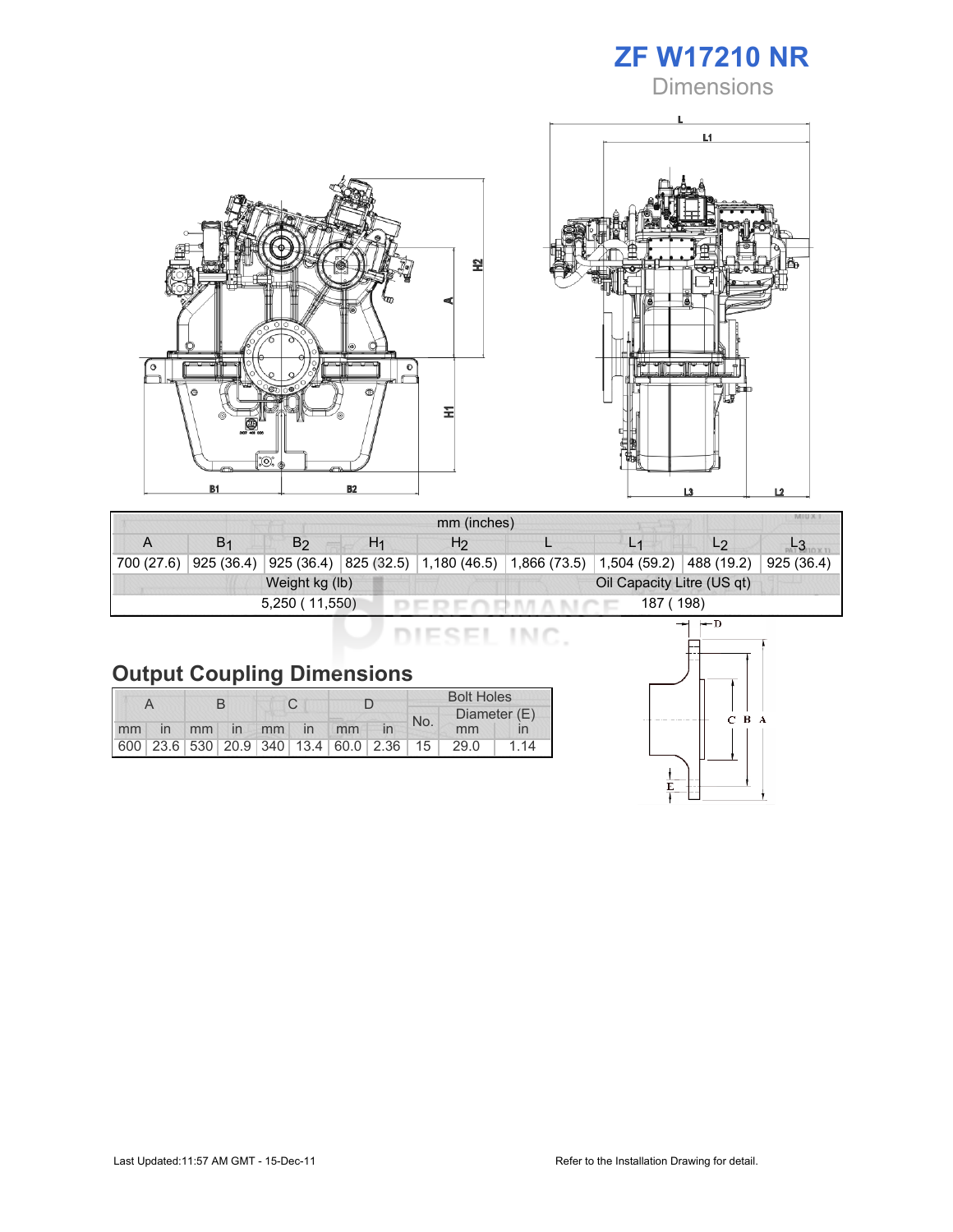

### PTO Configurations

#### Front PTO23 (NR\* Version)

#### Front PTO81 (NR\* Version)

Front PT083 (NR\* Version)





#### Top PTO71 (R\*+NR\* Version)



#### Top PTO72 (R\*+NR\*Version)







Top PTO73 (R\*+NR\* Version)



Brake (NR\* Version)





Front PTO73 (aux. pump) with SAE A to CC (NR\* Version)



\*R= Reversing \*NR= Non-Reversing